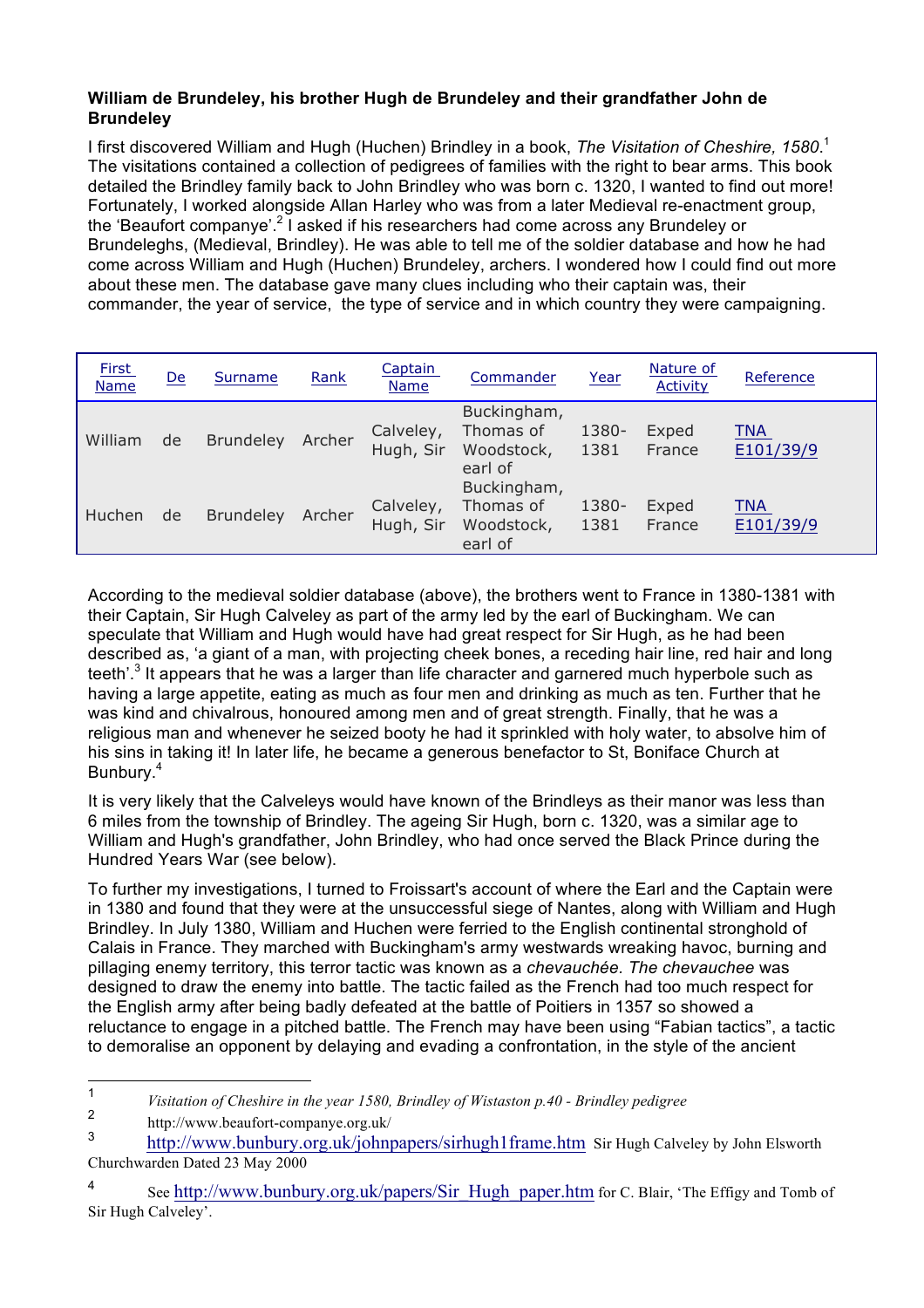Roman general Fabius. They would have attacked English stragglers and foragers but not the main army.

In November 1380, after being largely unopposed, Buckingham laid siege to Nantes and its vital bridge over the Loire. Buckingham's army did not have enough men to encircle Nantes, so placed men at each gate along the walls. William and Huchen were posted outside the gate of Richebourg along with their captain, Sir Hugh Calveley. (*There is nowadays, a Rue de la Richebourg in Nantes, which leads to its castle, however it seems the original gate has disappeared).*

The English at Nantes were awaiting the arrival of their ally the Duke of Brittany's army, before a major attack on the town. The Duke had promised to lay siege to Nantes alongside the Earl of Buckingham within 15 days of the coming of the Englishmen to Nantes. During the wait, many skirmishes ensued. In the skirmishes William and Huchen and their fellow archers were used to shoot at the French crossbowmen, the archers faster rate of loosing arrows must have given them superiority in these clashes. The use of archers in this manner may have been to neutralise the effect of the crossbowmen. The powerful crossbow could have Inflicted great damage to the armoured knight if not first suppressed by the English and Welsh archers.

The following account by tells of a skirmish at the gate of Richebourg, which would have involved, Hugh and William Brindley:

*On our Lady day in Advent, at night, the Frenchmen went to counsel, determining to surprise the host the same night, because they had so long been still. So there issued out of the town two hundred spearmen, whereof Sir Aimery of Clisson, cousin-german to the lord Clisson, and the lord of Amboise, were captains and governors: and so they entered into the host, where Sir William Windsor was lodged: they issued at the gate of Richbourg, and the same night Sir Hugh Calveley kept the watch. The same time, the lord of Amboise was made knight, and Sir Aimery of Clisson made him knight. Then men of arms, Frenchmen and Bretons, came in with a fierce will, and at the first coming they won the barriers of the watch, which were kept by Sir William of Cossington. There was a severe skirmish, and many a man overthrown. Sir William Windsor and Sir Hugh Calverly, being in their tents, hearing the noise, armed themselves, and came where the chief noise was; there both parties fought valiantly. The Frenchmen and Bretons entered again in at the postern Richbourg, where they had issued out, without having received any material injury; and they had taken a knight prisoner, and ten other men of arms; and of their own men there were but three taken.<sup>5</sup>*

The Earl of Buckingham without the Duke of Brittany's help was unable to form an effective stranglehold on the town. It was eventually realised that the Duke of Brittany had changed allegiance and was reconciled to the French King. The alliance between the Earl of Buckingham and Duke of Brittany had come to an end and starvation and dysentery were ravaging the English soldiers. Buckingham abandoned the siege on  $12<sup>th</sup>$  January, 1381. William made it back to England and was married to Margery Bulkeley coheir to Thomas Bulkeley of Wolstonwood.<sup>6</sup> What became of his brother Hugh, I do not know.

## **John de Brundelegh, Clerk and Royal Castle Constable**

William and Hugh had a grandfather who had served the Black Prince in the mid 14<sup>th</sup> century, John de Brundelegh, clerk of the Abbot of Combermere. John would have been born c. 1320, his father was Piers de Brundelegh.<sup>7</sup> John is first mentioned in 1347, September 19<sup>th</sup> in the Recognizance Rolls of Chester, as being a clerk, making a rcognizance to Master Thomas de Bynyngton, rector of the church of Astebury. Astbury church is near Congleton, Cheshire, and was a burial ground for some of John's Brereton family. John's great grandmother was Isolda Brereton and the church is famous for its medieval Brereton tombs. These tombs have been moved out of the church and into the graveyard.

<sup>5</sup> *Froissart's chronicles, translated from the French by Thomas Johnes Esq.*

<sup>6</sup> *Visitation of Cheshire in the year 1580, Brindley of Wistaston p.40 - Brindley pedigree*

<sup>7</sup> *Genealogical gleanings in England 1883, p.383. Randall Holme's Heraldic collections for Cheshire, Harleian MS; No. 2119 British Museum. Based on a 17th-century collection of some 520 Cheshire coats of arms.*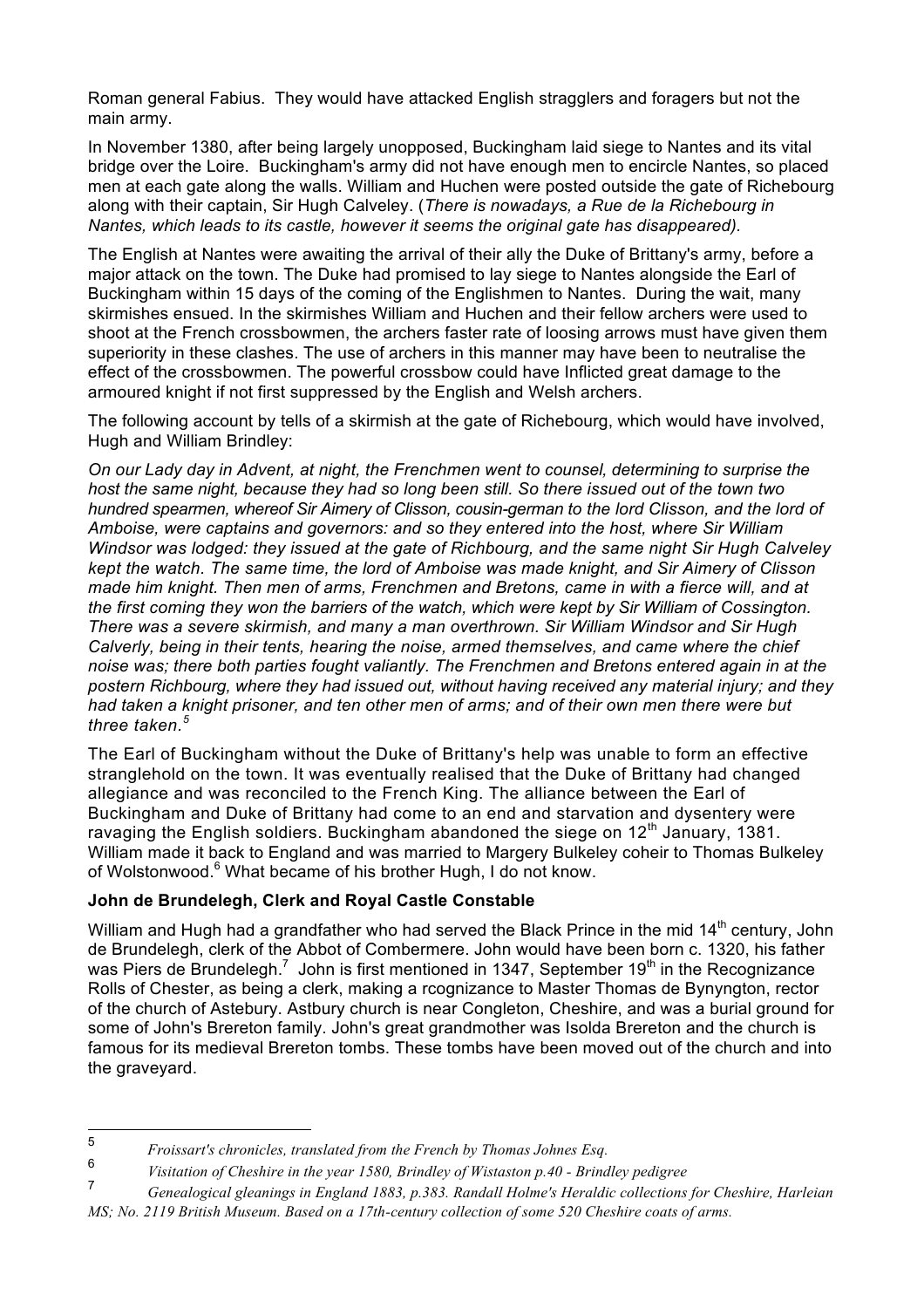

Medieval Brereton tombs at Astbury church (*www.thornber.net/cheshire/htmlfiles/astbury.html)*

John was a learned man, a clerk of the church. He would have been able to read, write in French, Latin and English, he would also have kept accounts. In the Middle Ages the clergy were part of the literate classes and were often employed as scribes, secretaries, or notaries.

John, in 1359, was required to go with the (Black) Prince of Wales, Earl of Chester, on expedition to France.<sup>8</sup> John at this time was in the service of the Abbot of Cumbermere, who was very unpopular with some local Cheshire families: *Order to John de Delves, lieutenant of the justice of Cestre, London. and Master John de Brunham, chamberlain there, — on information from the abbot of Cumbermere that a certain John le Clerc of Brundelegh, his servant, who has been chosen to go with the prince to the war as one of the archers of the county of Cestre, has so many enemies among the said archers that he has grave fears for his (life) if he be detailed to go in their company, - to remove the said John from the list of archers, if the said information is true, and release him from going with the prince.* 

There was a good reason why John feared for his life as during the 14th century the abbey and its members were involved in local disorder. A long-lasting feud had begun and in March 1309, Richard of Fullshurst and others of Nantwich had assaulted the abbot in the town, killed the prior, burnt the abbey's houses, and carried off goods worth £200. Fullshurst evidently appealed to the abbot of Savigny who appointed visitors to investigate accusations against the abbot; Edward II asked the visitors to desist in their attempts to remove the abbot and annul his complaint to the royal commissioners, especially as the abbot could not return to the abbey because of the ambushes laid by his opponents. The final outcome of this four-sided dispute is not known but it may have inaugurated a long-lasting feud as on  $13<sup>th</sup>$  June, 1360, the abbot of Cumbermere was accused of leading an attack on the property of Sir Robert Fouleshurst whilst he was away in Winchelsea. Robert made a complaint which led to an inquiry regarding destruction to his land and terrifying his people by a "great array", assembled by the abbot of Cumbermere.<sup>9</sup>

Regarding the Abbot requesting the removal of John from the list of archers to go to France, it may have been true that John was unpopular with the said archers as the Abbot, would have called upon John's military skills in defence of his Abbey. Some of these local men, at odds with the abbot, would have been in the company of Archers destined to go with John and the Prince to France. Robert Foulsehurst, enemy of the Abbot and no doubt of John Brindley, was also with the

<sup>8</sup> Register of Edward, the Black Prince, Preserved in the Public Record Office: Palatinate of Chester, A.D. 1351-1365. p.353

http://www.british-history.ac.uk/report.aspx?compid=39977 Houses of Cistercian monks, the Abbey of Combermere. Also the Household and military retinue of Edward the Black Prince, a thesis presented to the University of Nottingham for the degree of Doctor of Philosophy, November 1998, vol II p. 69.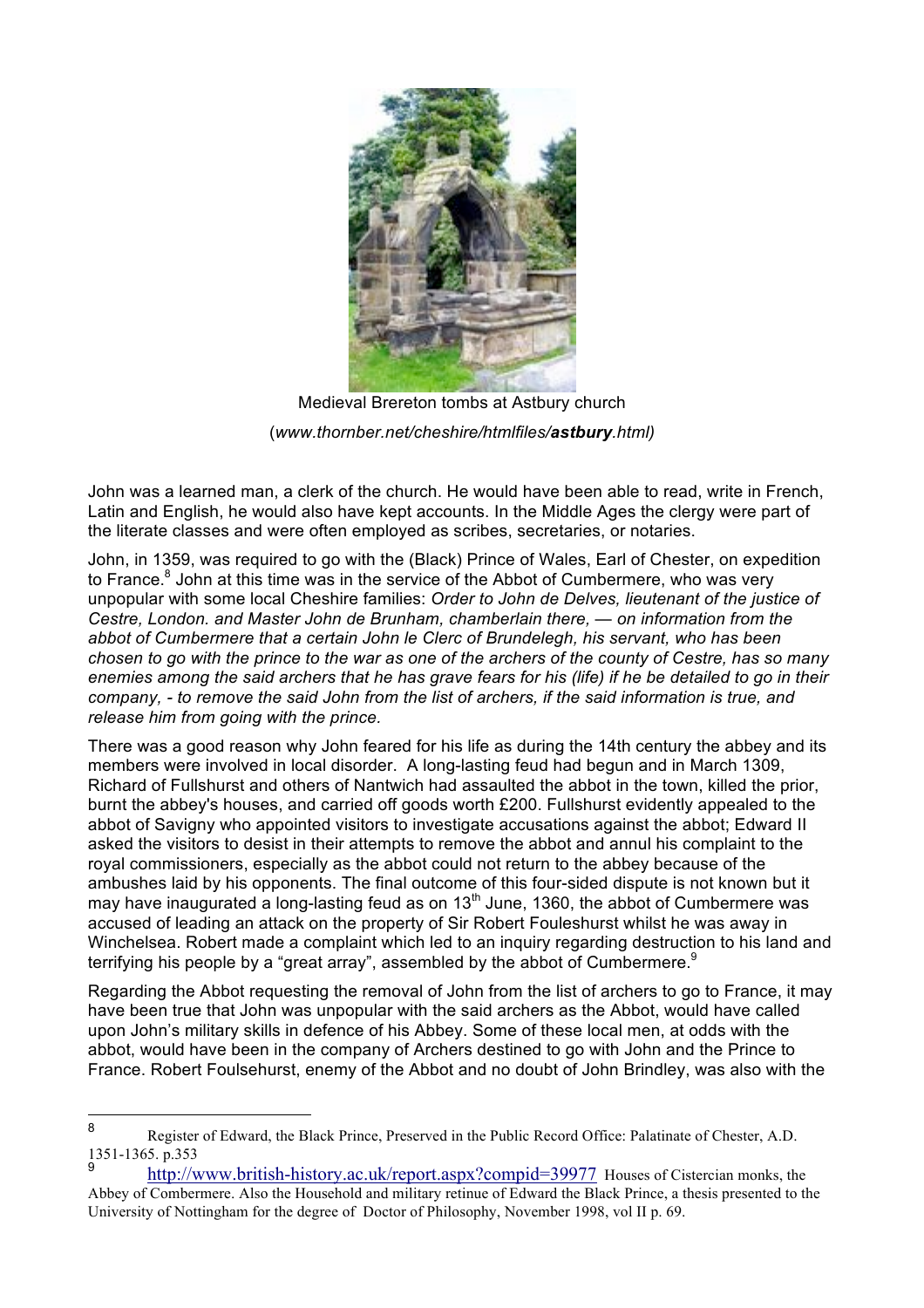Prince and abroad in 1360.<sup>10</sup>

In the 15<sup>th</sup> and 16<sup>th</sup> centuries, Brindleys had land disputes with the Fouleshursts which culminated in a case at the Court of the Star Chamber in 1530 when William *Brundley* of Wistaston in Cheshire filed a bill before *Sir Thomas More* asserting that he had been seised of lands by Fouleshursts.<sup>11</sup> These disputes may have had their origins in the Foulshurst/Cumbermere disputes of the  $14<sup>th</sup>$  century.

It is assumed John never went to France because of the recorded protestations of the Abbot of Cumbermere in the Black Princes register of 1359. I believe this assumption may be wrong as John was an archer and was made constable of the Black Princes Beeston castle, surely not the job of a clerk without military experience. John was also made the receiver of St. Pierre lands. The St. Pierre estates were known for being used as rewards given to men who had served the Black Prince, in his campaigns overseas. John's wages for being constable was £4 a year and turf from Peckforton Moss. He was ordered to reside in the castle and would have probably lived in the Gatehouse. John's responsibility was to look after the castle in the Earl of Chesters absence.

The Constable would have had a number of people who worked beneath him. There was the garrison, whose members would vary in status, and could include, knights, men-at-arms, archers, and engineers. He was also responsible for the grooms, watchmen, porters, cooks, and even the scullions, who did the washing up in the kitchen.<sup>12</sup>



Beeston castle, the Inner Bailey Gatehouse, from an early 19th century engraving

John Brindley was made constable of Beeston castle in 1361. He had been in the service of the Black Prince, probably in 1359, rewards for service were usually given quite promptly.<sup>13</sup>

Both the Constables before John, Robert Haughton and the constable after John, Sir Alan Cheyne, had seen military service with the Black Prince.<sup>14</sup> Alan Cheyne was one of the few people remembered in the Black Princes Last Will and Testament, Proved 4 June, 1376, and was given one of the Prince's beds, as follows: *to Alayne Cheyne our bed of camora powdered with blue*  eagles. Beds were considered a great luxury and were often left in Wills even until the 18<sup>th</sup>

<sup>10</sup> Booth and Carr - Account of Master John de Burnham the younger, Chamberlain of Chester, of the revenues of the counties of Chester and Flint, 1361-62.

<sup>&</sup>lt;sup>11</sup> Lancashire and Cheshire cases in the court of the Star Chamber, Part 1, p. 53.<br>12

<sup>&</sup>lt;sup>12</sup> Castle constable, a description by Richard Holmes, Military historian.

<sup>&</sup>lt;sup>13</sup> Cheshire Recognizance Rolls 67 and George Ormerod's History of Cheshire Vol. II p.336

Booth and Carr - Account of Master John de Burnham the younger, Chamberlain of Chester, of the revenues of the counties of Chester and Flint, 1361-62. Robert Haughton, p.147/8. Sir Alan Cheyne, p.128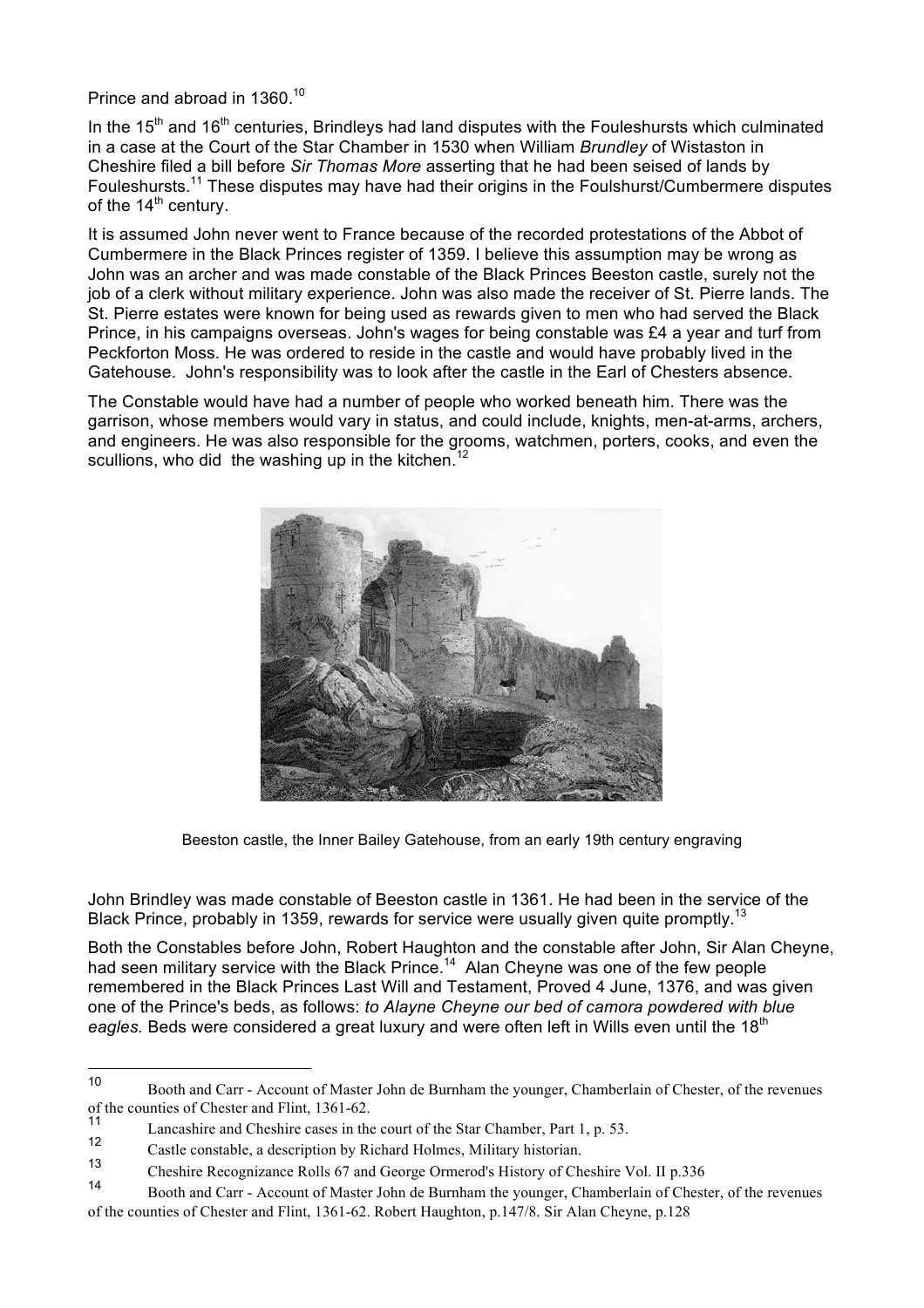century.15 So John Brindley was in good company and had only been supersceded by a man who had been a bodyguard of the Black Prince at Poitiers and may also have been on the Iberian Campaign. Alan Cheyne was so favoured that he was worthy of recognition in the Last Will and Testament of the Black Prince.

Unfortunately, I have not come across a surviving record of John's service, other than he was asked to serve. John was described as an archer in 1359, a Cheshire archer, England's finest at the time. He was also at some point allowed to bear a coat of arms which was later quartered with Bressy and Crewe by his son Thomas. His arms have the symbol of the pilgrim/crusader, the Scallop shell or escallop of St. James. The escallop was popular with pilgrims on the Way of St. James to the apostle's shrine at Santiago de Compostela in Spain.

Coat of Arms of Brindley as Featured in The Vale Royal of England first published by Daniel King in 1656, also the Visitations of Cheshire, 1580.

This was the coat of arms used by John Brindley, most likely, pilgrim to the shrine of St. James at Santiago de Compostela.



Arms: Per pale Or and Sable, a chevron between three escallops counterchanged.

It is possible to speculate that John Brindley had been on the Iberian campaign in the middle to late 1360's and it was during this campaign that he was allowed to bear arms and adopted St. James' Scallop shell as his emblem.

*For the scallop shows in a coat of arms,* 

*That, of the bearers line,* 

*Some one in former days hath been* 

*To Santiago's shrine.*

Robert Southey (1774 –1843) - The Pilgrim to Compostella

The English poet, Southey's research into this subject, shows that the Scallop shell was only to be used by pilgrims specifically visiting Santiago. The scallop was not a badge for all pilgrimages and in fact three medieval popes, Alexander III, Gregory IX & Clement V, in their bulls granted a faculty to the Archbishop of Compostella that they may excommunicate any who sells these shells to pilgrims other than in the city of Santiago. They assign this reason as because the shells are the badge of the apostle Santiago. That the scallop belonged exclusively to the Compostella pilgrim, is certain, according to Southey.16

The Iberian campaign in 1367, passed along the route of the pilgrim way to Santiago de Compostela, through Logrono and Najera in north west Spain.

<sup>15</sup> Ancient, Curious and Famous Wills - By Virgil M. Harris, p.30.

<sup>16</sup> Poetical works of Robert Southey: Notes to the Pilgrim to Compostella, p.562.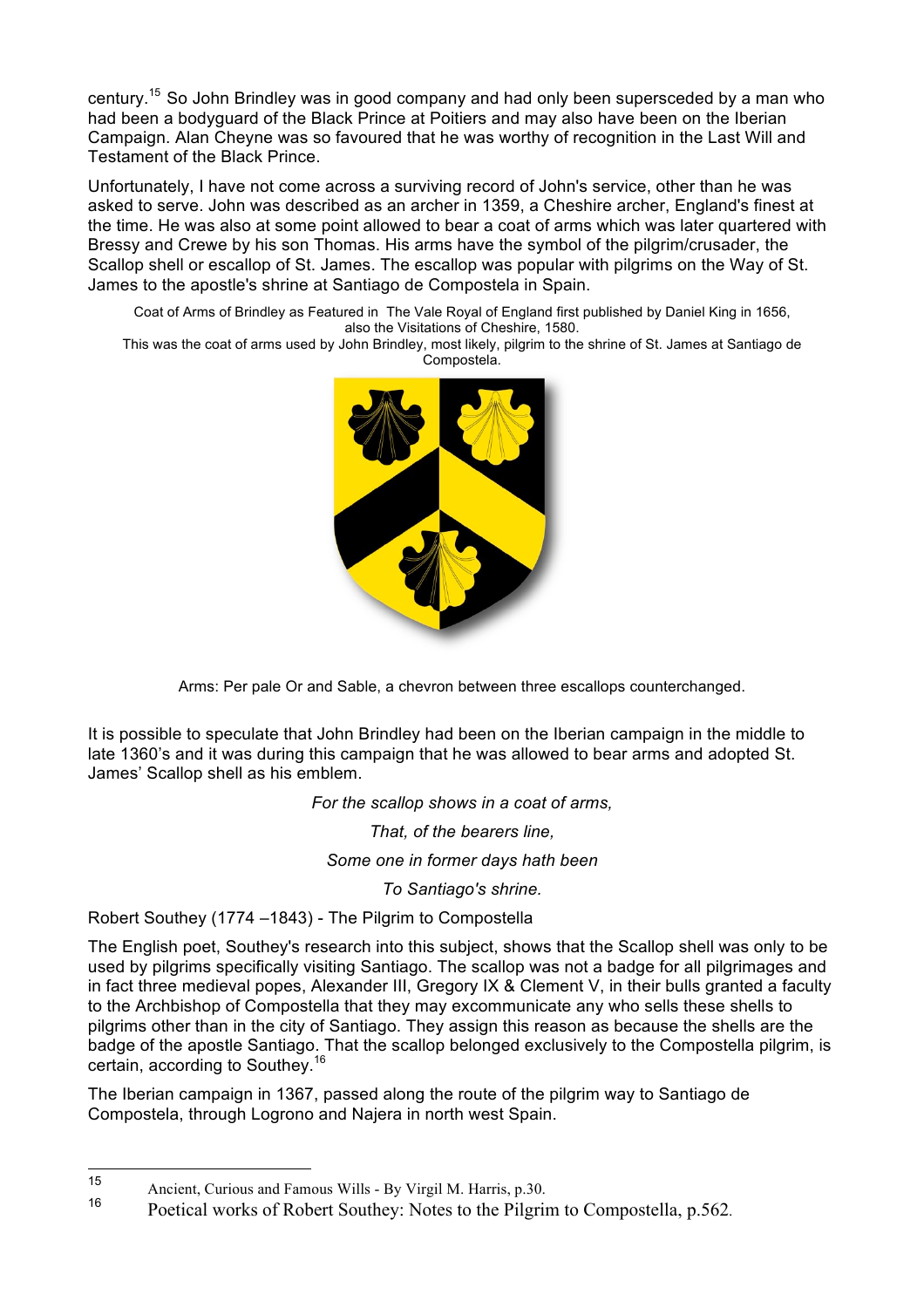

St. James from a pilgrims guide, early  $14<sup>th</sup>$  century. Scallop shells can be seen on his wide brimmed hat.

The campaign to unite Spain and Aragon, who had been at war for 14 years, was described as a holy expedition, a crusade. This intervention was to redress the military power in Spain which favoured Pedro I, also known as the cruel, who had allied himself with the Moors.

Chandos the Herald records that: "he (Geusclin) sent tidings to the King of Castile (Pedro the cruel) by a messenger, how he should accord and swear peace to Aragon, and that he should open the passage for them to go on a *holy expedition* in which all good feats of arms might fortune against the enemies of God."<sup>17</sup>

The expedition had the backing of Aragon, France and the Papacy. These three powers enlisted and shared the cost for the services of the free companies who were under the command of Bertrand du Geusclin and Hugh Calveley.<sup>18</sup> These men were to help Enrique of Trastamara also known as Henry the bastard, take the throne of Castile from his half brother, Pedro the Cruel.

John Brindley, as a Cheshire neighbour of Hugh Calveley may have been part of the free companies involved in the "holy expedition". John would have been considered an experienced soldier, he had been in charge of a garrison at Beeston so was used to organising soldiers and servants. He was also a clerk and may also have helped in the running of an army in an administrative roll or recording settlements after a battle.

Pedro was easily defeated with the help of the free companies. Pedro, however, did not waste any time in enlisting the support of the Black Prince. Prince Edward believed Pedro to be the true heir/bloodline to the throne and not his half brother, Enrique of Trastamara, so promised his support.

Sir Hugh Calveley and the free companies including John Brindley, were required to show allegiance to their natural leader, the Black Prince and now fight for Pedro the cruel. Most of these men had been paid off and released from service by Enrique as Pedro had fled to Portugal and appeared no longer to be a threat.

The main battle of this time was the battle of Navarette-Nájera, in 1367. At this battle the English along with the Gascons defeated Pedro the cruel's half brother, Enrique of Trastamara. Once

18

<sup>17</sup> Chandos the herald: http://elfinspell.com/Chandos2.html

http://www.webcitation.org/query?url=http://www.geocities.com/Athens/Parthenon/9507/researchhc-paper.html&date=2009-10-25+06:19:56 SEEKING CASTLES IN SPAIN: SIR HUGH CALVELEY AND THE MID-FOURTEENTH CENTURY INTERVENTION OF THE 'FREE COMPANIES' IN IBERIAN WARFARE.